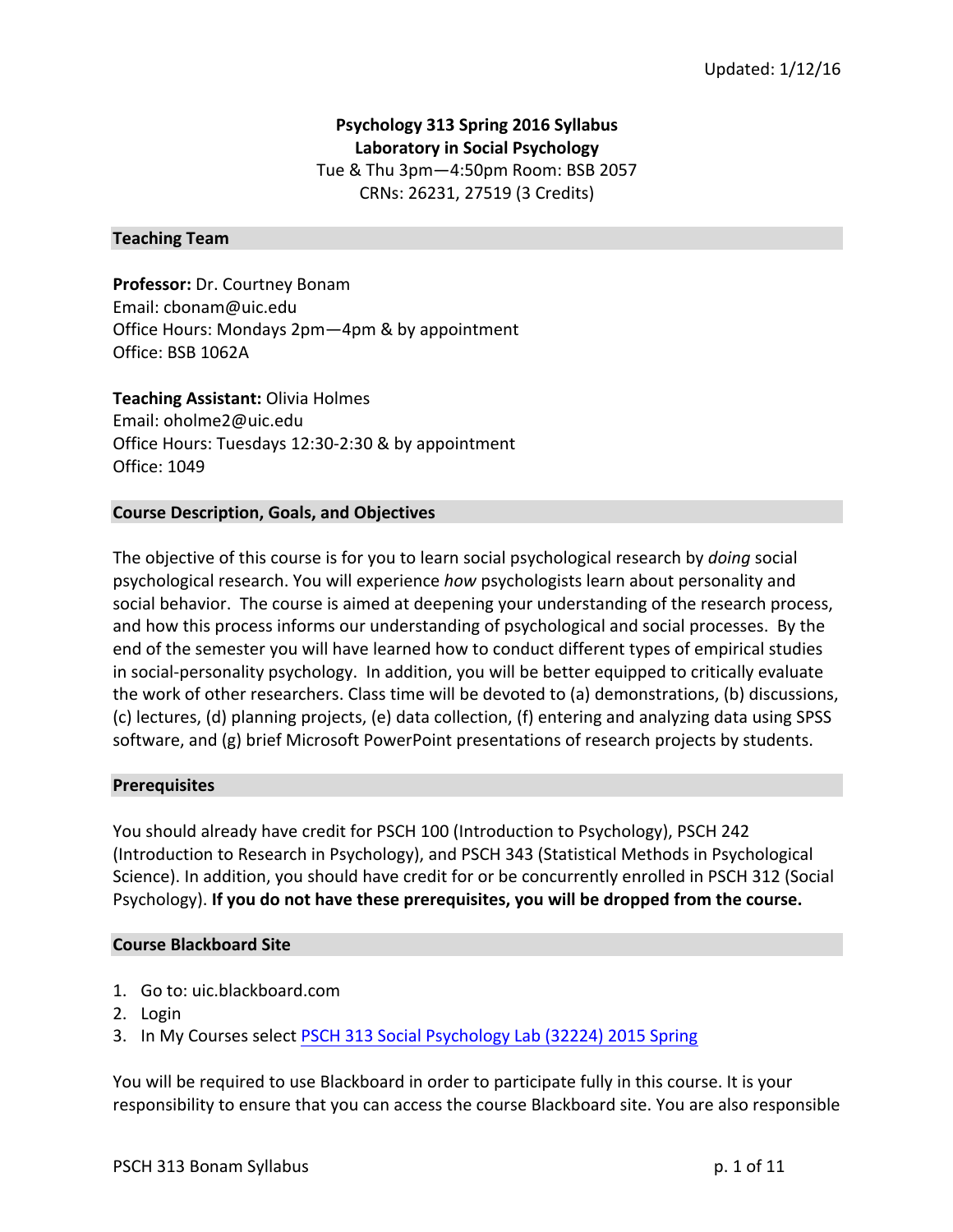for keeping yourself updated on all messages and other information posted on the Blackboard site throughout this term. Please inform a member of the teaching team if you are having trouble accessing this site at any point throughout the semester.

#### **Course Materials**

Recommended: *Publication Manual of the American Psychological Association* (6<sup>th</sup> Ed.). (2009). Washington, DC: American Psychological Association**.**

**Recommended:** Any basic SPSS reference book.

**Recommended:** Any undergraduate social psychology textbook. (Dr. Bonam highly recommends *The Social Animal* by Elliot Aronson.)

**Required or Recommended (TBA):** Occasional readings posted on Blackboard.

### **Course Etiquette**

**Class Attendance and Participation.** Attendance and participation in class are required and will be factored into the grades you receive for each of your course assignments. To a greater extent than most other classes, this course requires you to be an active participant. Therefore to a greater extent than other classes, regular attendance and participation are crucial.

You will be working with other students on the projects. It is unfair to your fellow collaborators if you miss class or spend class time surfing the Internet, reading email, using your cell phone, or engaging in other blatantly non-course-related activity. If this sort of behavior occurs repeatedly, you (but not your collaborators) will **lose points on the assignments and/or you will be asked to leave the class.** 

#### **Course Requirements**

#### Submit all written work via Blackboard.

**Measurement Project.** The first project will deal with one of the most important concepts/issues in psychological research—measurement.

- **Researching.** You and a partner will develop and examine the validity of a psychological measure.
	- $\circ$  You will pick a social/personality construct to measure.
	- $\circ$  You will develop a 10-20 item scale to measure your chosen construct.
	- $\circ$  You will collect data from at least 20 people for your measure, along with 2-3 other existing (published) measures.
	- $\circ$  You will run several analyses to evaluate the psychometric properties of your scale.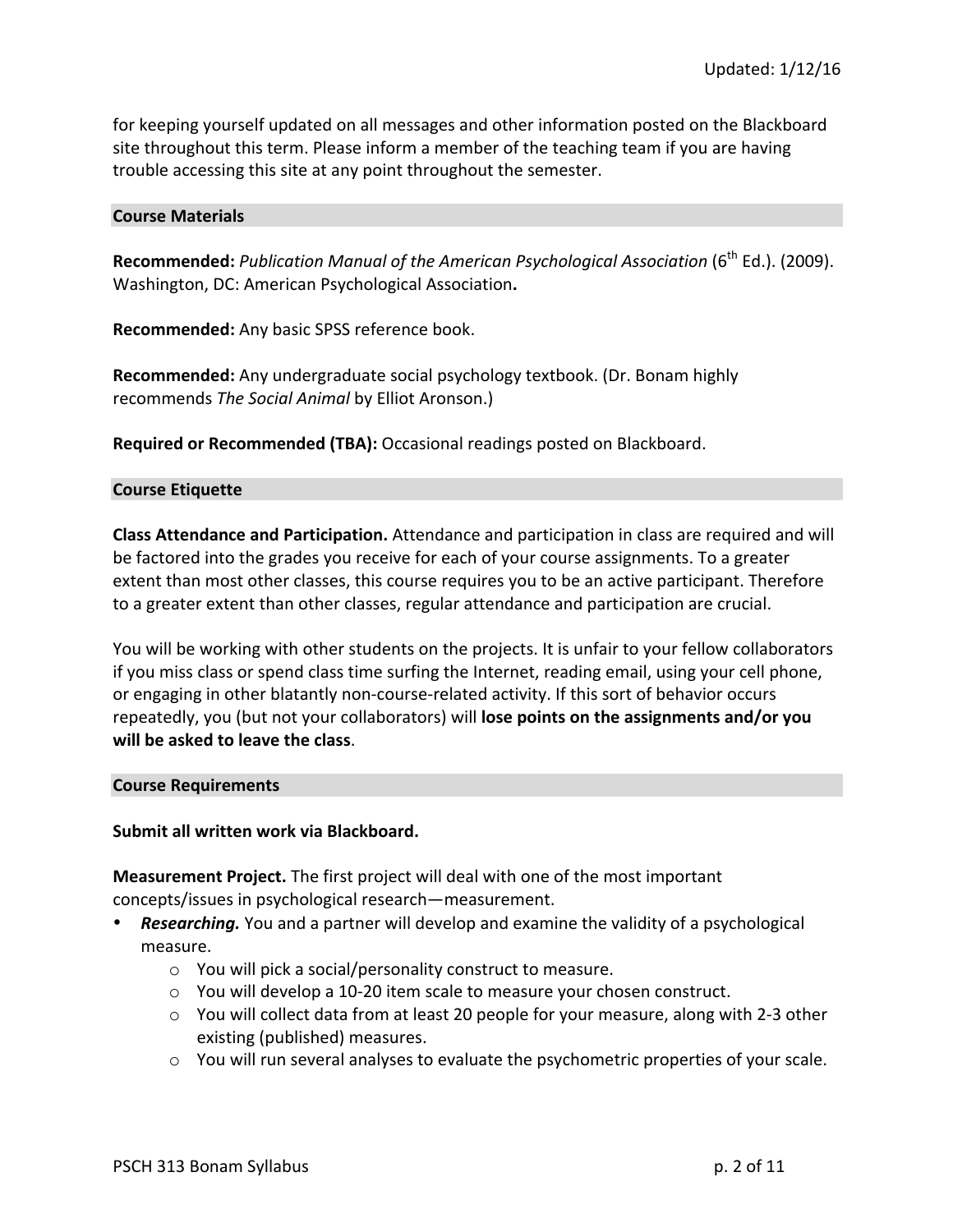• **Writing.** You and your partner will **independently** write a separate APA-style paper (5-10 pages of text) describing the construct, your survey methodology, results, and discussion. You will write a first draft and a final draft, each draft will be graded.

**Group Archival/Observational Study.** The second research project will involve observational research methods or the analysis of archival data.

- **Researching.** This study will be designed and carried out by groups of 4 to 5 students.
- **Presenting.** Group presentations, using PowerPoint, will be given in class. These 10 to 15 minute presentations will be graded, so group members should work together to ensure that the presentation is as professional as possible.
- *Writing.* In addition, each of you will be expected to **independently** write and turn in a separate APA-style paper (5-10 pages of text) describing the study. You will write a first draft and a final draft, each draft will be graded.

**Final Project.** The third research project will build on the skills you developed during projects 1 and 2, as well as extend them by involving experimental research methods.

- **Researching.** The final project will be completed in two-person teams. The project will be designed by you and your partner. You may choose to pursue (a) something you were curious about based on your other projects, (b) an extension of published research, or (c) a neat idea of your own creation. Keep in mind that your idea must be rooted in some **existing social psychological theory.**
- Presenting. You and your partner will give an in-class, 10-15 minute PowerPoint presentation on your research findings.
- **Writing.** In addition, each of you will be expected to **independently** write and turn in a separate APA-style paper (7-12 pages of text) describing the study. You will be graded on only one, final draft. However, **during office hours or by appointment**, you may go over your paper outline and/or sections of your draft paper in advance of the final paper due date to get feedback.

**Peer Research Participation.** By enrolling in the course, you are agreeing to participate in research conducted by other members of the class, as well as research conducted by members of other psychology lab classes. Research participation is a part of the normal educational practice in this class.

## **Course Grades**

Project  $1$  Approval =  $10$  points Project 1 Draft Paper = 20 points Project 1 Final Paper = 60 points Project 1 Attendance & Participation  $= 10$  points Project 1 Peer Research Participation = 5 points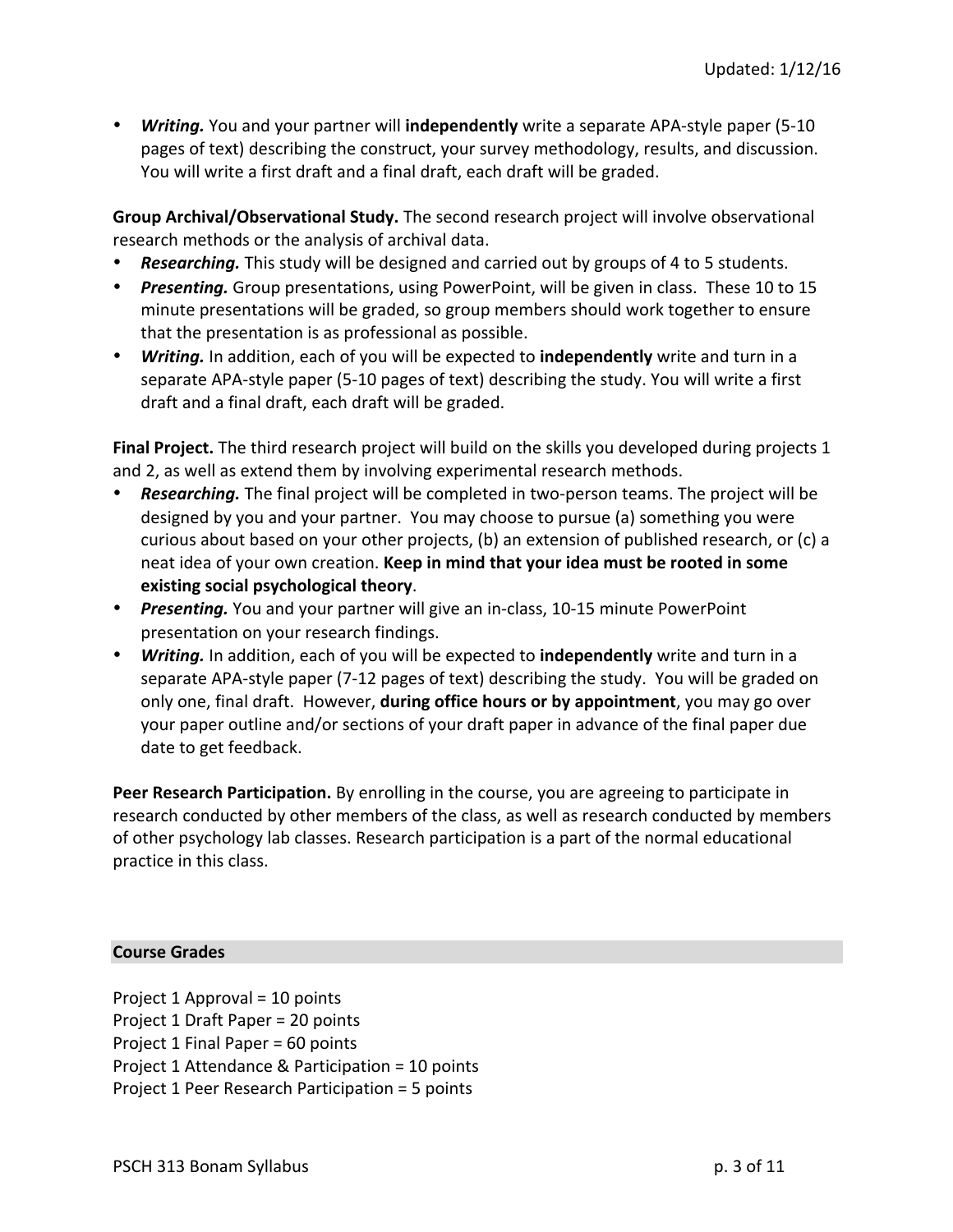Project 2 Approval  $=$  10 points Project 2 Presentation = 40 points Project 2 Draft Paper = 20 points Project 2 Final Paper  $= 60$  points Project 2 Attendance & Participation  $= 10$  points

Project  $3$  Approval =  $20$  points Project  $3$  Presentation =  $40$  points Project 3 Final Paper = 100 points Project 3 Attendance & Participation = 10 points Project 3 Peer Research Participation = 5 points

 $TOTAL = 420$  points

| Grade | Points             |
|-------|--------------------|
|       | 378-420 points     |
| R     | 336-377 points     |
| C     | 294-335 points     |
| D     | 252-293 points     |
|       | 251 points or less |

How to calculate your grade: Add the number of points earned in the course and divide by 420. (Do **NOT** use Blackboard's calculations.)

**Midterm Grades:** Please refer to the following web page for information about how to interpret midterm grades: tigger.uic.edu/depts/oaa/advising/student\_midterm.html

## Late Policy: Deduct 10% per day – No acceptance past 5 days

Submit your work to **safe assignment**, via Blackboard, on the day it is due – prior to the start of class (unless otherwise noted on the schedule). (No work will be accepted in the teaching team's mailboxes.) **10% per day (including weekend days) will be deducted for late papers and** other assignments. Absolutely no papers/assignments will be accepted more than 5 days late. **Exception:** Only if the student has an *emergency* that can be documented (for example, a car accident). In the case of an emergency, contact Dr. Bonam as soon as possible.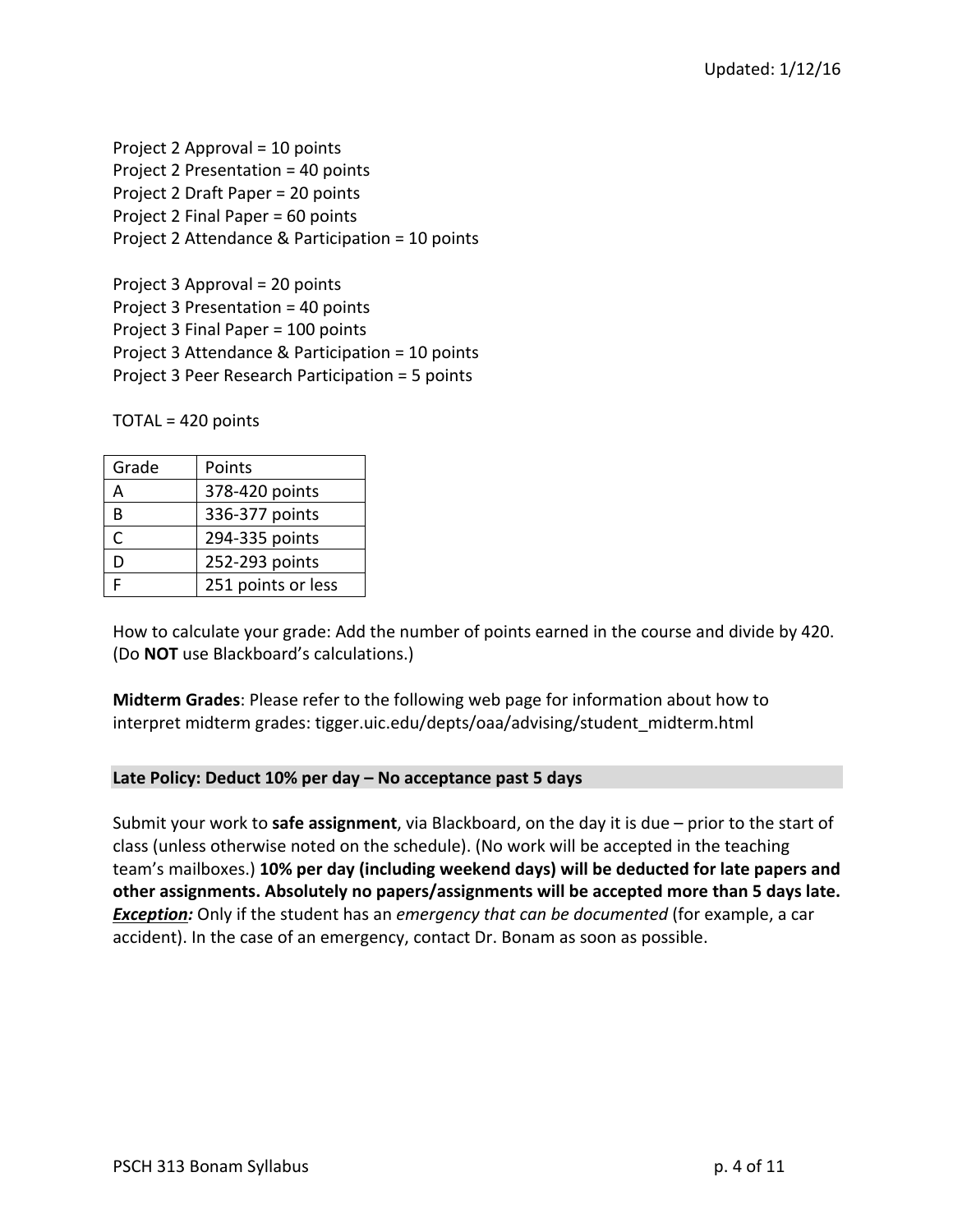## **Other Course & University Policies**

**1. Missing Class:** If you miss class, contact your partner immediately. If you miss several classes, you may be asked to leave the course and/or you will lose points on the assignments.

**2.** Respect: It is unfair to your partner if you miss class or spend class time surfing the Internet, reading email during class, using your cell phone, or engaging in other blatantly non-courserelated activity. If this sort of behavior occurs repeatedly, you (but not your partner) will lose points on the assignments and/or you will be asked to leave the class.

**3. Students with Disabilities:** Concerning disabled students, the University of Illinois at Chicago is committed to maintaining a barrier-free environment so that individuals with disabilities can fully access programs, courses, services, and activities at UIC. Students with disabilities who require accommodations for full access and participation in UIC Programs must be registered with the Disability Resource Center (DRC).

Accommodations are available for students in this course, with documented disabilities and who are registered with the Disability Resource Center (DRC), 1190 SSB. Contact DRC at 312-413-2103 (voice) or 312-413-0123 (TTY). DRC will provide you with a letter stating the accommodations you require to participate fully in this class. If you are already registered with the DRC, you can also request this letter online: uic.edu/depts/oaa/disability resources. **Please** see me and provide a copy of this letter as soon as possible after the start of the semester.

**4. Academic Integrity:** As an academic community, UIC is committed to providing an environment in which research, learning, and scholarship can flourish and in which all endeavors are guided by academic and professional integrity. All members of the campus community–students, staff, faculty, and administrators–share the responsibility of insuring that these standards are upheld so that such an environment exists. Instances of academic misconduct by students will be handled pursuant to the Student Disciplinary Policy: uic.edu/depts/dos/studentconduct.html. 

More specifically, there will be strict **consequences for academic dishonesty** in this course. For example, plagiarism will not be tolerated. If you plagiarize any assignment in this class you will receive a failing grade for the course and judicial charges will be filed. There will be no exceptions to this policy. Plagiarism includes copying the words of a fellow student or any other author in your papers, copying even short phrases from written work that you are using as a reference, handing in work that you have handed in for another class, handing in papers you have gotten from the internet or from other students, etc.

**5. Help (ask early and as often as needed):** Note that you will be graded according to the grading criteria listed above. Please do not ask to be bumped up to the next highest grade at the end of the semester (e.g., ask me for a C in the course when you have a 67.7% in the course). I will not do this. If you have any problems or concerns throughout the class, please come see me during office hours, before it is too late at the end of the semester. The TAs and I are happy to work with you during the semester to help facilitate your understanding of the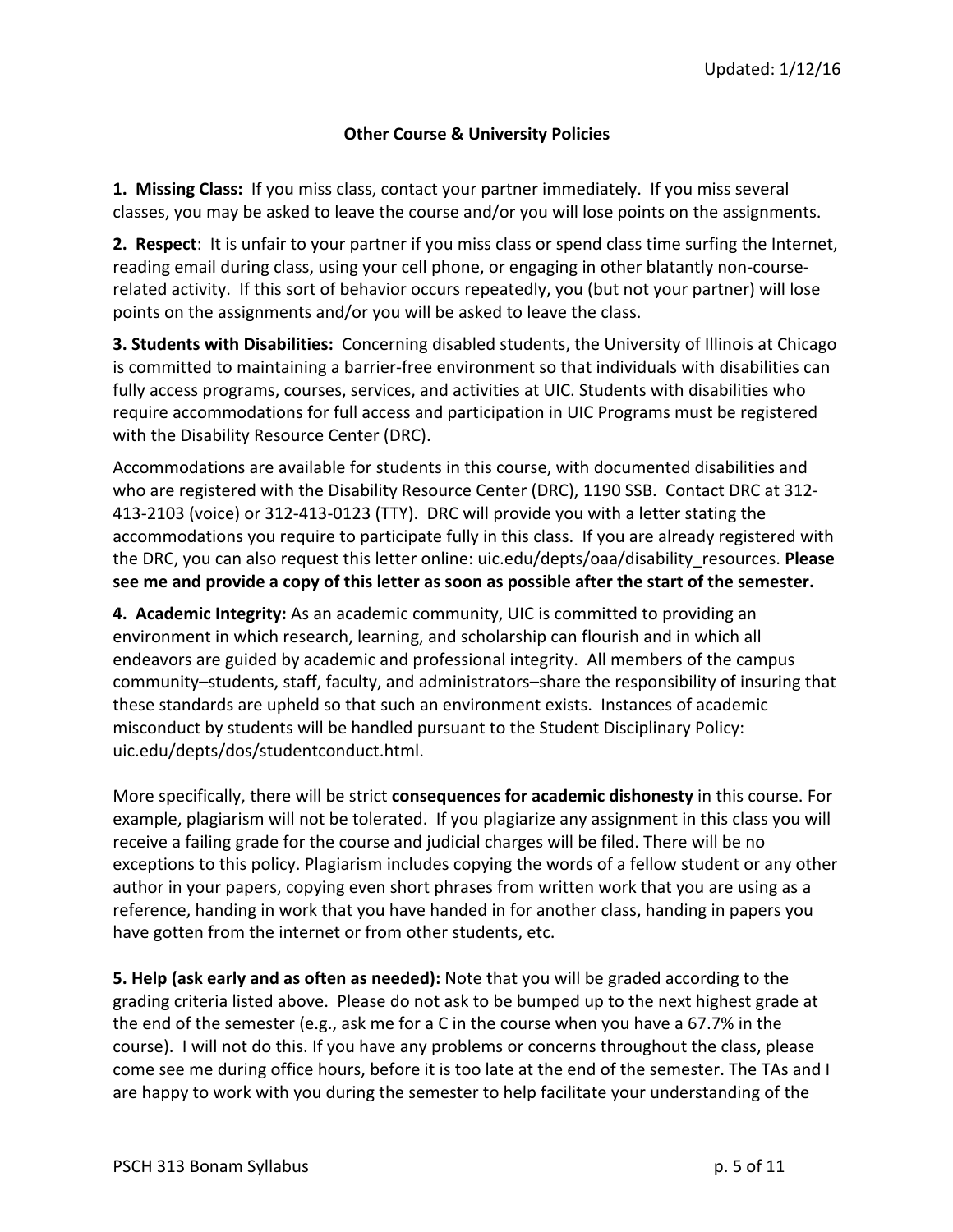course material. Please use office hours whenever possible, but we are willing to make appointments if your schedule makes it impossible to make our office hours. If you have any problems or concerns throughout the course, the teaching assistants and I are here to help you. Please see us before it is too late at the end of the semester.

**6. Blackboard Policies:** It is your responsibility to update your Blackboard e-mail address to one that you check on a regular basis. If you fail to check your e-mail, or if e-mail sent to you is returned as undeliverable, you still are responsible for the content of the e-mail. It is your responsibility to check that your scores posted on blackboard are accurate. In the event of inaccurate or missing scores, contact your TA immediately.

**7.** E-mail Policy and Etiquette: My policy is to respond to emails within 2 business days of receipt (i.e. not including Saturdays and Sundays). I am available to all of my students and encourage you all to visit me during office hours and/or make outside appointments with me, even if it's just to have a casual chat. I look forward to getting to know each of you.

You are expected to use a professional tone in your emails with your TAs and me. You may ask questions about course logistics and content via e-mail. Provided you ask a reasonable question and articulate yourself clearly in your message, I will respond. If you email one of the TAs or me, make sure that your message is clear, and include information about who you are and what course you are in. If you follow these guidelines, we will make sure to respond to you within 2 **business days**. 

Do **NOT** email your TAs or me about your grades. We will **NOT** respond to emails regarding grades. If you are concerned about your grades, you must see us in person, during office hours or by appointment. One Exception: You may email your TA if there is an error in grade entry *(i.e., missing a grade or incorrect grade entered).* 

**8.** A grade of "Incomplete". University policy on incomplete grades is very strict and I follow that policy. I will grant an incomplete grade only under the most extreme circumstances. Do not request an incomplete unless the following conditions apply (taken from the undergraduate catalogue): 

Course work is incomplete when a student fails to submit all required assignments or is absent from the final examination; incomplete course work will normally result in a failing grade. The IN (incomplete) grade may be assigned in lieu of a grade only when all the following conditions are met: (a) the student has been making satisfactory progress in the course; (b) the student is unable to complete all course work due to unusual circumstances that are beyond personal control and are acceptable to the instructor;  $(c)$ the student presents these reasons prior to the time that the final grade roster is due. The instructor must submit an Incomplete report with the final grade roster for the IN to be recorded. This report is a contract for the student to complete the course work with that instructor or one designated by the department executive officer in the way described and by the time indicated on the report. In resolving the IN, the student may not register for the course a second time, but must follow the procedures detailed on the report. An IN must be removed by the end of the student's first semester or summer session in residence subsequent to the occurrence, or, if not in residence, no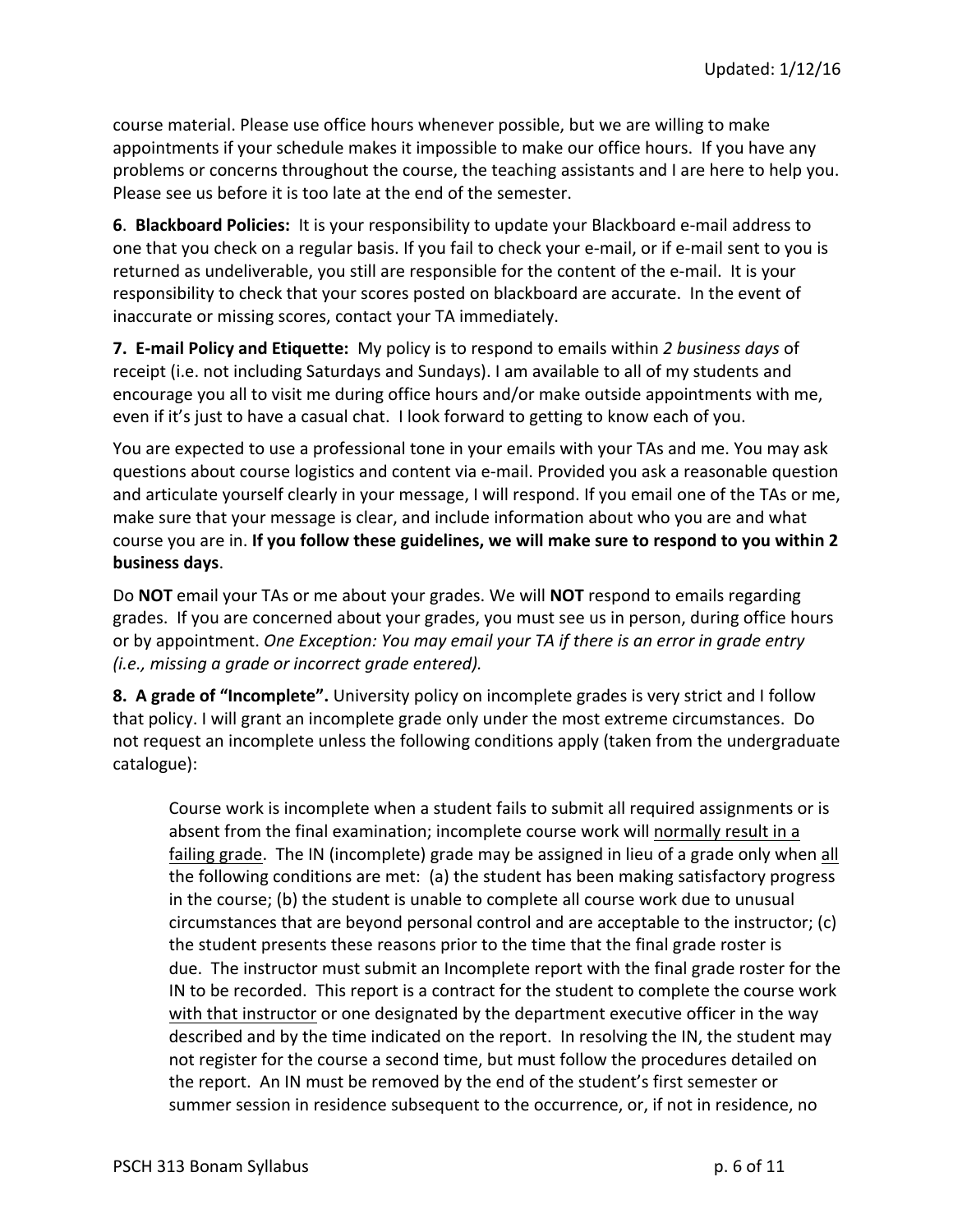later than one calendar year after the occurrence. When the student submits the work, the instructor will grade it and change the IN to the appropriate grade. If an undergraduate fails to meet the stated conditions, the instructor will assign an E for the final grade.

**9. UIC Policy on Religious Holidays:** Students who wish to observe their religious holidays shall notify the faculty member by the tenth day of the semester of the date when they will be absent unless the religious holiday is observed on or before the tenth day of the semester. In such cases, the students shall notify the faculty member at least five days in advance of the date when he/she will be absent. The faculty member shall make every reasonable effort to honor the request, not penalize the student for missing the class, and if an examination or project is due during the absence, give the student an exam or assignment equivalent to the one completed by those students in attendance. If the student feels aggrieved, he/she may request remedy through the campus grievance procedure.

**10. UIC Academic Deadlines and Campus Policies: Please refer to the UIC Academic Calendar** for other UIC academic deadlines. You can view the calendar online: uic.edu/ucat/cat1315/CA. Please visit the follow page for further information about campus policies and student notifications: uic.edu/depts/oar/current\_students/campus\_policies.html

**11. Grievance Procedures:** UIC is committed to the most fundamental principles of academic freedom, equality of opportunity, and human dignity involving students and employees. Freedom from discrimination is a foundation for all decision making at UIC. Students are encouraged to study the University's "Nondiscrimination Statement". Students are also urged to read the document "Public Formal Grievance Procedures". Information on these policies and procedures is available on the University web pages of the Office of Access and Equity: uic.edu/depts/oae.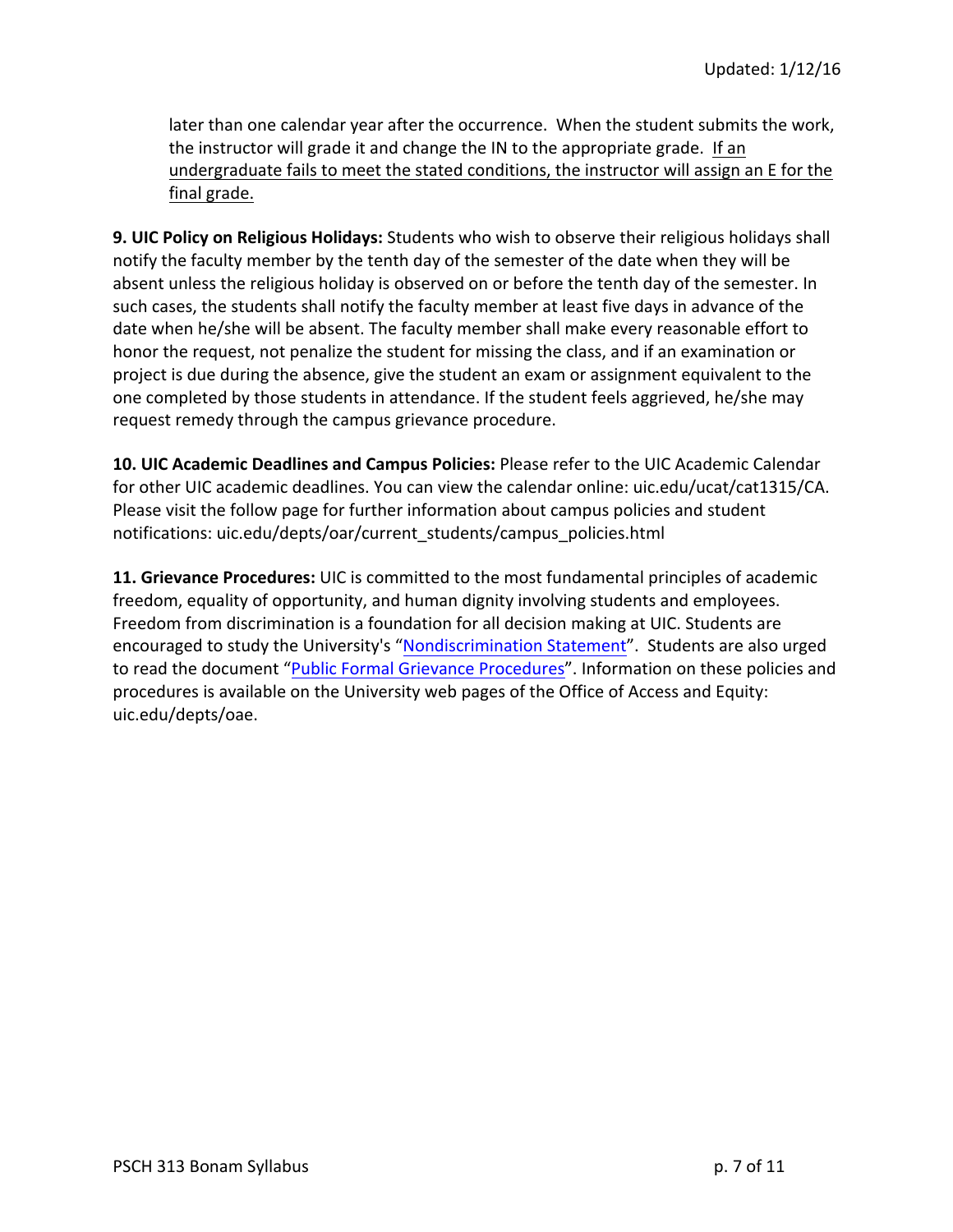## **Working Course Schedule**

All course readings, materials, and tutorials are posted in Blackboard. Required readings are listed in the *"Readings Due" column followed by* **(R)** *and are due by the start of class on the date listed. All other items* in this column are optional. All assignments are due on the specified date, by the time listed.

| Wk           | Day & Date           | <b>Activity</b>                                                                                                                                                                                                                            | <b>Readings Due</b>                                                                                                                                                                                                                                                                                                                                                                                                                                                                                                                                                                                                                          | <b>Assignments Due</b>                                                                                                                        |
|--------------|----------------------|--------------------------------------------------------------------------------------------------------------------------------------------------------------------------------------------------------------------------------------------|----------------------------------------------------------------------------------------------------------------------------------------------------------------------------------------------------------------------------------------------------------------------------------------------------------------------------------------------------------------------------------------------------------------------------------------------------------------------------------------------------------------------------------------------------------------------------------------------------------------------------------------------|-----------------------------------------------------------------------------------------------------------------------------------------------|
| $\mathbf{1}$ | Tue 1/12<br>Thu 1/14 | Introductions<br>1.<br>2.<br>What is social psychology?<br>3.<br>Why research?<br>Course overview<br>4.<br>1.<br>Measurement review<br>2.<br>Project 1 (P1) introduced<br>3.<br>P1: Construct selection<br>P1: Work on approval form<br>4. | Course Introduction folder<br>Syllabus (R)<br>$\bullet$<br>Course Introduction Lecture<br>$\bullet$<br>Defining Social Psychology<br>٠<br>Project 1: Measurement folder<br>Measurement Overview (R)<br>$\bullet$<br>Project 1 Instructions (R)<br>$\bullet$<br>Project 1 Approval Form (R)<br>$\bullet$<br>Project 1 Paper Overview (R)<br>$\bullet$<br><b>Measurement Tips &amp;</b><br>$\bullet$<br>Requirements (R)<br>Project 1 Reading<br>Online Tutorials folder (in Core<br>Research Skills folder)<br>Zotero - Quick Start Guide<br>Box - Accessing Your<br>٠<br>Account<br>UIC Google Apps - Accessing<br>$\bullet$<br>Your Account |                                                                                                                                               |
|              |                      |                                                                                                                                                                                                                                            | Literature Searches<br>٠                                                                                                                                                                                                                                                                                                                                                                                                                                                                                                                                                                                                                     |                                                                                                                                               |
| $\mathbf{2}$ | Tue 1/19             | P1: Write questions<br>1.<br>P1: Find articles<br>2.<br>3.<br>P1: Work on approval form                                                                                                                                                    | Writing & APA Style folder (in<br>Core Research Skills folder)<br>APA Style Overview (R)<br>٠<br>Sample APA Style Paper<br>Paper Template<br>$\bullet$<br><b>Other Writing Resources folder</b><br>All 6 items<br>Core Research Skills folder:<br>How to Read Journal<br><b>Articles</b>                                                                                                                                                                                                                                                                                                                                                     | Mock Race<br>Conceptions<br>Study (in Project<br>1: Measurement<br>folder) - complete<br>the anonymous<br>survey online<br>Due by 3pm         |
|              | Thu 1/21             | P1: Create study in Qualtrics<br>1.<br>(Q)                                                                                                                                                                                                 | Online Tutorials folder (in Core<br>Research Skills folder)<br>Qualtrics - Your<br>Account Login (R)<br>Core Research Skills folder<br><b>Research Ethics</b>                                                                                                                                                                                                                                                                                                                                                                                                                                                                                | Qualtrics<br><b>Tutorial &amp; Quiz</b><br>(in Online<br>Tutorials folder)<br>Due by 3pm<br>Project 1 Approval<br>Form (Part 1)<br>Due by 3pm |
| 3            | Tue 1/26             | 1.<br>P1: Finish creating study (Q)                                                                                                                                                                                                        |                                                                                                                                                                                                                                                                                                                                                                                                                                                                                                                                                                                                                                              |                                                                                                                                               |
|              |                      | 2.<br>P1: Post questionnaires (Q)                                                                                                                                                                                                          |                                                                                                                                                                                                                                                                                                                                                                                                                                                                                                                                                                                                                                              |                                                                                                                                               |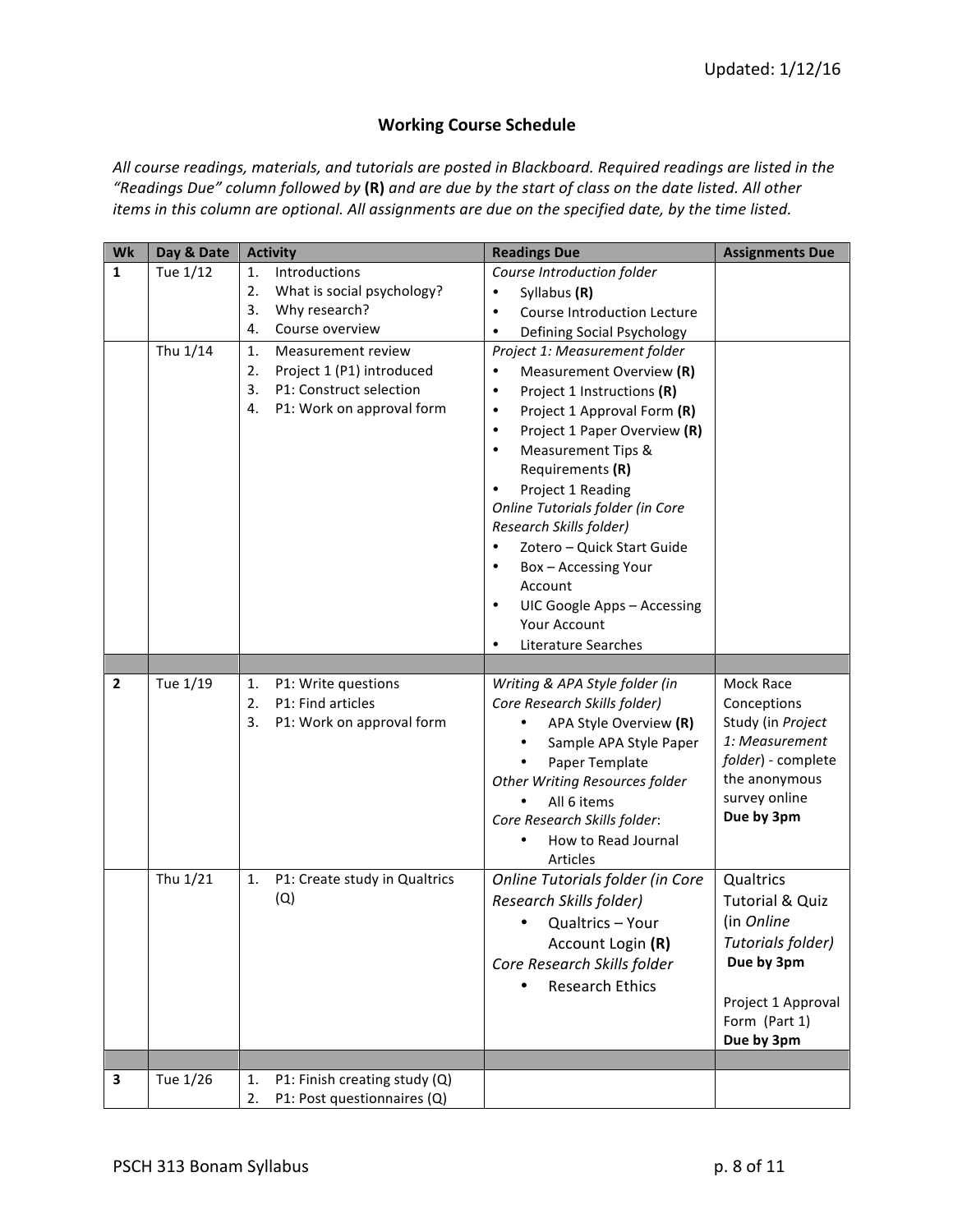|                         | Thu 1/28       | P1: Data preparation & analysis<br>1.                                                                  | Statistics folder (in Core Research<br>Skills folder)<br>Statistics Overview (R)<br>$\bullet$<br><b>Using SPSS</b><br>٠<br>Project 1: Measurement folder<br>Measurement Project - Data<br>Prep & Analysis Preview (R)<br><b>Measurement Data SPSS</b><br>٠<br>Demo<br>Project 1 Table Templates<br>$\bullet$                                                                                                                                                                                                                    | Project 1 Approval<br>Form (Part 2)<br>Due by 11:59pm |
|-------------------------|----------------|--------------------------------------------------------------------------------------------------------|---------------------------------------------------------------------------------------------------------------------------------------------------------------------------------------------------------------------------------------------------------------------------------------------------------------------------------------------------------------------------------------------------------------------------------------------------------------------------------------------------------------------------------|-------------------------------------------------------|
|                         |                |                                                                                                        |                                                                                                                                                                                                                                                                                                                                                                                                                                                                                                                                 |                                                       |
| 4                       | <b>Tue 2/2</b> | P1: Data collection<br>1.<br>2.<br>P1: Research participation<br>3.<br>P1: Data preparation & analysis |                                                                                                                                                                                                                                                                                                                                                                                                                                                                                                                                 |                                                       |
|                         | Thu 2/4        | 1.<br>P1: Data preparation & analysis                                                                  |                                                                                                                                                                                                                                                                                                                                                                                                                                                                                                                                 |                                                       |
| 5                       | Tue 2/9        | <b>OPTIONAL CLASS Work on P1 Draft</b>                                                                 |                                                                                                                                                                                                                                                                                                                                                                                                                                                                                                                                 |                                                       |
|                         | Thu 2/11       | <b>OPTIONAL CLASS Work on P1 Draft</b>                                                                 |                                                                                                                                                                                                                                                                                                                                                                                                                                                                                                                                 |                                                       |
|                         |                |                                                                                                        |                                                                                                                                                                                                                                                                                                                                                                                                                                                                                                                                 |                                                       |
| 6                       | Tue 2/16       | Archival research review<br>1.<br>2.<br>Project 2 (P2) introduced<br>P2: Work on approval form<br>3.   | Project 2: Archival/Observational<br>Study folder<br>Project 2 Overview (R)<br>$\bullet$<br>Project 2 Instructions (R)<br>$\bullet$<br>Project 2 Presentation<br>$\bullet$<br>Instructions (R)<br>Project 2 Approval Form (R)<br>$\bullet$<br>Project 2: Supplemental<br>$\bullet$<br>Readings<br>Search Archival Datasets<br>Course Introduction folder<br><b>Review Course Introduction</b><br>Lecture<br><b>Review Defining Social</b><br>٠<br>Psychology<br>Core Research Skills folder<br>Developing Research<br>Questions | Paper 1 Draft<br>Due by 3pm                           |
|                         | Thu 2/18       | P2: Work on approval form<br>1.<br>P2: Prepare for data collection<br>2.                               |                                                                                                                                                                                                                                                                                                                                                                                                                                                                                                                                 | Project 2 Approval<br>Form<br>Due by 11:59pm          |
| $\overline{\mathbf{z}}$ | Tue 2/23       | P2: Get feedback<br>1.                                                                                 |                                                                                                                                                                                                                                                                                                                                                                                                                                                                                                                                 |                                                       |
|                         |                | P2: Finalize data collection<br>2.<br>preparations<br>Paper 1 Draft returned<br>3.                     |                                                                                                                                                                                                                                                                                                                                                                                                                                                                                                                                 |                                                       |
|                         | Thu 2/25       | NO CLASS P2: Data collection                                                                           |                                                                                                                                                                                                                                                                                                                                                                                                                                                                                                                                 |                                                       |
|                         |                |                                                                                                        |                                                                                                                                                                                                                                                                                                                                                                                                                                                                                                                                 |                                                       |
| 8                       | Tue 3/1        | P2: Data preparation & analysis<br>1.                                                                  | Statistics folder (in Core Research<br>Skills folder)<br><b>Review Statistics Overview</b>                                                                                                                                                                                                                                                                                                                                                                                                                                      |                                                       |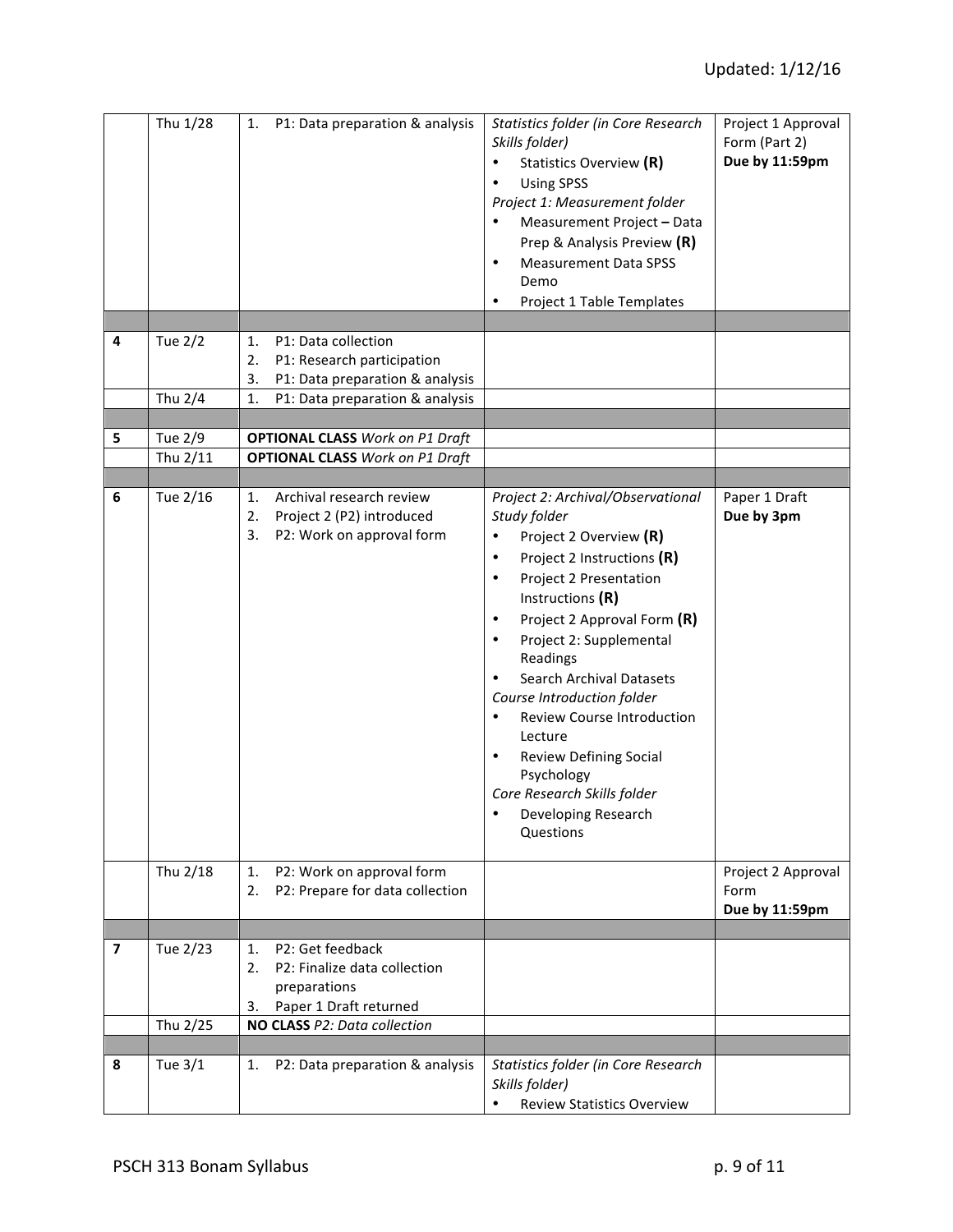|    | Thu 3/3  | How to give a presentation<br>1.<br>2.<br>P2: Work on presentation                                       | (R)<br>Stats Demo<br>٠<br><b>Statistical Tests - Decision</b><br>Handouts<br>Online Tutorials folder<br>Bar Charts: From Excel to<br>$\bullet$<br>Word<br>Project 2: Archival/Observational<br>Study folder<br>Presentation Tips (R)<br>٠                                                                                    |                                                                         |
|----|----------|----------------------------------------------------------------------------------------------------------|------------------------------------------------------------------------------------------------------------------------------------------------------------------------------------------------------------------------------------------------------------------------------------------------------------------------------|-------------------------------------------------------------------------|
| 9  | Tue 3/8  | 1.<br>P2: Work on paper                                                                                  |                                                                                                                                                                                                                                                                                                                              | Paper 1 Final                                                           |
|    |          | 2.<br>P2: Work on presentation                                                                           |                                                                                                                                                                                                                                                                                                                              | Due by 3pm                                                              |
|    | Thu 3/10 | 1.<br>P2: Work on paper                                                                                  |                                                                                                                                                                                                                                                                                                                              |                                                                         |
|    |          | P2: Work on presentation<br>2.                                                                           |                                                                                                                                                                                                                                                                                                                              |                                                                         |
| 10 | Tue 3/15 | P2: Presentations<br>1.<br>Paper 1 Final returned<br>2.                                                  |                                                                                                                                                                                                                                                                                                                              | Project 2<br>Presentations<br>Due by 2pm<br>Paper 2 Draft<br>Due by 3pm |
|    | Thu 3/17 | Experimental research review<br>1.<br>Project 3 (P3) introduced<br>2.<br>P3: Work on approval form<br>3. | Project 3: Experiment folder<br>Project 3 Experimentation<br>$\bullet$<br>Overview (R)<br>Project 3 Approval Form (R)<br>٠<br>Project 3 Instructions (R)<br>$\bullet$<br>Project 3 Presentation<br>$\bullet$<br>Instructions & Grading<br>Rubric (R)<br>Topic Areas & Example<br>$\bullet$<br>Questions<br>Project 3 Reading |                                                                         |
|    | Tue 3/22 | <b>NO CLASS</b> Spring Break                                                                             |                                                                                                                                                                                                                                                                                                                              |                                                                         |
|    | Thu 3/24 | <b>NO CLASS Spring Break</b>                                                                             |                                                                                                                                                                                                                                                                                                                              |                                                                         |
|    |          |                                                                                                          |                                                                                                                                                                                                                                                                                                                              |                                                                         |
| 11 | Tue 3/29 | P3: Work on approval form<br>1.<br>Paper 2 Draft returned<br>2.                                          |                                                                                                                                                                                                                                                                                                                              |                                                                         |
|    | Thu 3/31 | 1.<br>P3: Work on approval form<br>2.<br>P3: Create study (Q)                                            |                                                                                                                                                                                                                                                                                                                              | Project 3 Approval<br>Form<br>Due by 11:59pm                            |
| 12 |          |                                                                                                          |                                                                                                                                                                                                                                                                                                                              | Paper 2 Final                                                           |
|    | Tue 4/5  | P3: Create study (Q)<br>1.<br>2.<br>P3: Work on paper                                                    |                                                                                                                                                                                                                                                                                                                              | Due by 3pm                                                              |
|    | Thu 4/7  | P3: Finish creating study (Q)<br>1.<br>P3: Begin data collection<br>2.<br>3.<br>P3: Work on paper        |                                                                                                                                                                                                                                                                                                                              |                                                                         |
| 13 |          | 1.                                                                                                       |                                                                                                                                                                                                                                                                                                                              |                                                                         |
|    | Tue 4/12 | P3: Data collection in class                                                                             |                                                                                                                                                                                                                                                                                                                              |                                                                         |